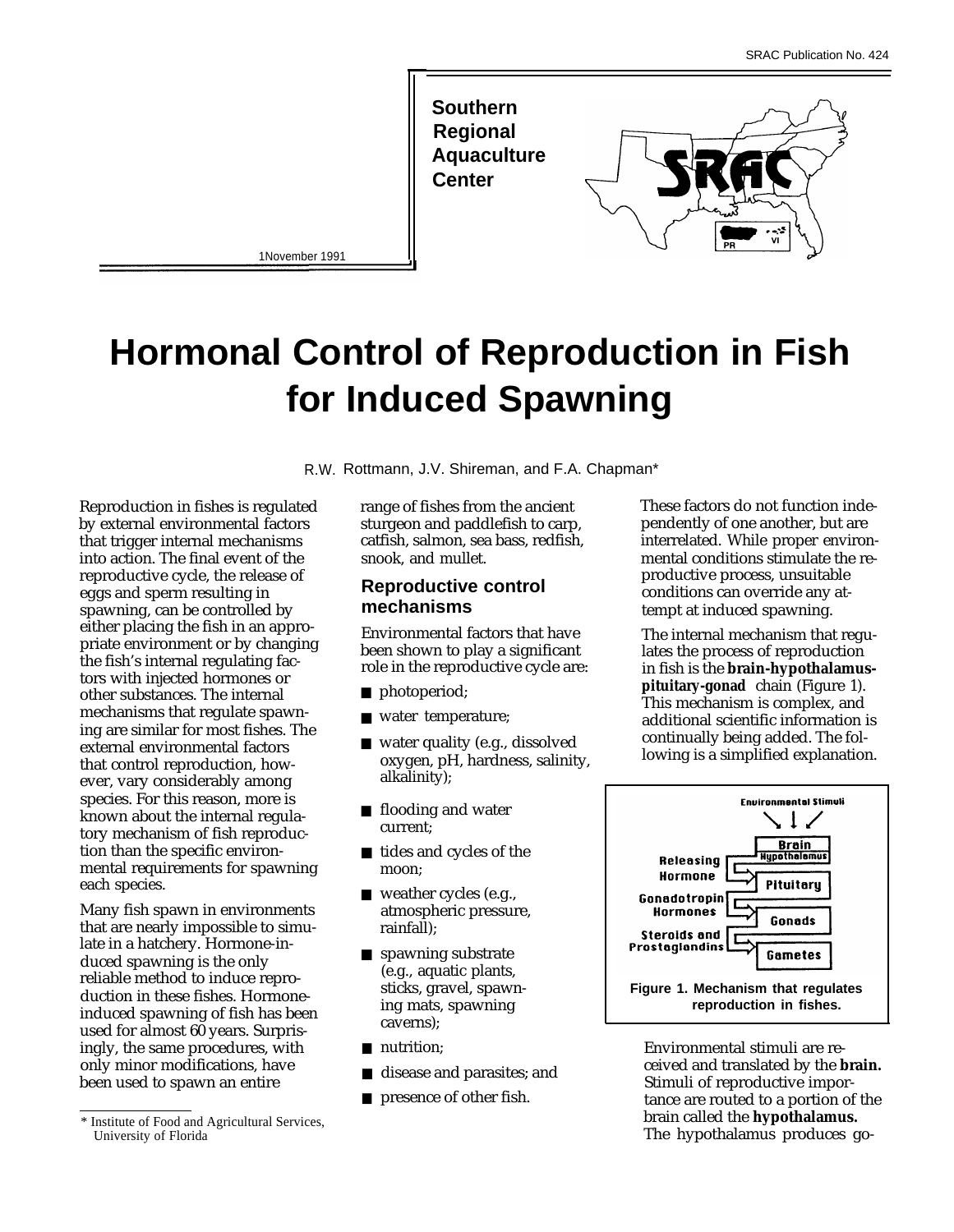**nadotropin releasing hormone**

**(GnRH)** and also gonadotropin release inhibiting factors. Experimental results suggest that **dopamine** is a substance that inhibits the release of gonadotropin.

Gonadotropin releasing hormone (GnRH) is thought to stimulate the **pituitary,** a small gland located beneath the brain, to produce and release **gonadotropin hormones (GtH).** Studies of induced ovulation of many fishes using injected pituitary extract indicate that an increased blood GtH is a prerequisite for ovulation.

Gonadotropin hormones (GtH) act on the ovaries and testes **(gonads). Steroids and prostaglandins** appear to be the local ovarian mediators of GtH action causing release of the eggs. Elevated blood levels of GtH trigger two distinct ovarian processes: 1) final maturation of the egg, which appears to be stimulated by steroids (e.g., progesterone) that are produced by the follicle, and 2) rupture of the follicle (ovulation), which evidently is stimulated by prostaglandins. Steroids also appear to induce spermiation in the male.

#### **Hormones for induced spawning**

Hormone-induced spawning techniques influence this sequential mechanism at several levels, by either promoting or inhibiting the process. The primary substances used for hormone-induced spawning have been:

- **pituitary extracts** and
- **purified gonadotropins** to stimulate the ovaries and testes;
- **LHRH analogs (LHRHa)** alone or in combination with
- **dopamine blockers** which enhance the potency of LHRHa to stimulate the pituitary; or
- **steroids** to stimulate the gametes directly.

The appropriate hormone preparation should be selected on the basis of the species to be spawned and the availability of the hormones. Many variables impact the ability of injected hormones to induce spawning, including: 1) condition of the fish; 2) stage of sexual maturity; 3) size of the fish; 4) previous spawning history, 5) water temperature; and 6) season of the year.

#### **Pituitary extract**

The pituitary gland produces and stores gonadotropin hormones (GtH), which play a decisive role in ovulation and spermiation. Injected pituitary material bypasses the brain-pituitary link, acting directly on the ovaries and testes, providing the surge in blood GtH levels that normally precedes spawning (Figure 2).

just prior to spawning. This is a problem when adult fish are scarce.

Fresh pituitary glands should be used immediately or preserved by either freezing or acetone-drying. Glands can simply be placed in a sterile vial or plastic bag and stored in a freezer until needed. To acetone-dry, the glands are immediately placed in a vial with acetone. After collecting the required number, the acetone in which the glands were placed is drained off and replaced with fresh acetone. The acetone is again changed 8 to 12 hours later. After 24 hours in acetone, the glands are air dried on a paper towel. The dried pituitaries are then stored in a sealed



**Figure 2. Mode of action of injected pituitary extracts and purified gonadotropin (e.g., HCG).**

The first material used for hor-<br>in this manner for  $\frac{5 \text{ to } 8 \text{ years}}{2 \text{ years}}$ mone-induced spawning was pituitary glands collected from fish of the species to be spawned. This method is still widely practiced today. To gain access to the pituitary, the top of the skull is removed with a saw or knife. When the brain is removed from the skull, the pituitary remains connected to the brain in some species, or more commonly, the gland is left behind on the base of the skull. Unfortunately, brood fish must be killed to obtain the pituitaries, because hormone content is greatest in sexually mature fish

**Fresh pituitaries**<br>
Fresh pituitaries<br>
Free Contract on the leader of the leader of the state of the state of the state of the state of the state of t

#### **Commercial pituitary extracts**

Common carp pituitary or salmon pituitary extracts, available commercially, are widely used for induced spawning. These are crude acetone-dried powdered whole pituitaries. As with fresh pituitaries, these preparations also contain the pituitary tissue and hormones unrelated to reproduction, in addition to GtH. In general, the closer the donor species is related to the recipient fish, the greater the chance of successful induced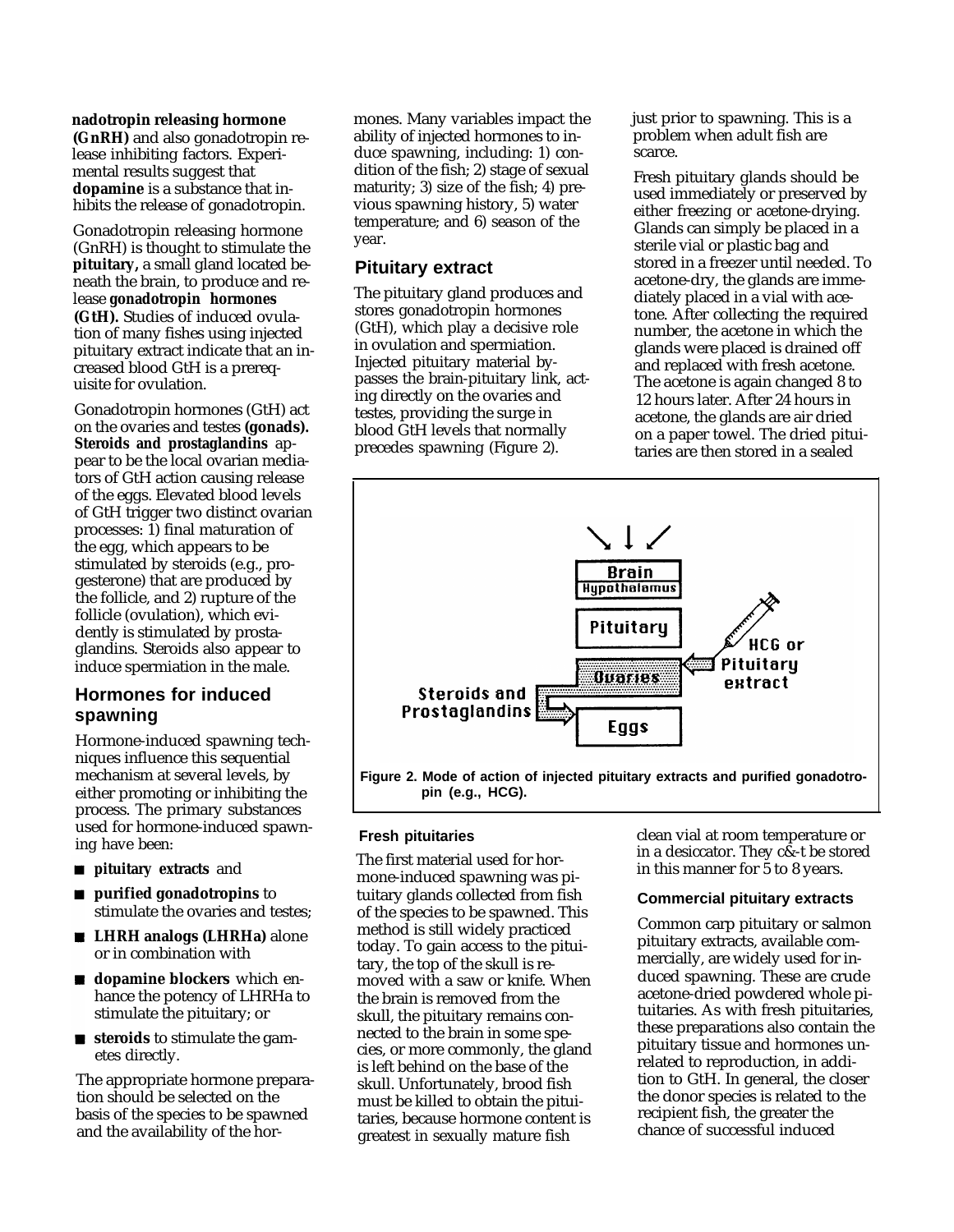spawning. Therefore, carp, goldfish, Chinese carps, catfish, etc., are more likely to spawn successfully when injected with pituitary extracts from carp. Salmon, trout, etc., are more likely to spawn successfully when salmon pituitary is used. However, both are effective on a wide variety of fish species.

There is always uncertainty about the hormone potency of pituitary material. Hormone content necessary for spawning is greatest in sexually mature fish just prior to spawning and lowest in immature fish and mature fish after spawning. The potency of pituitary material can also be destroyed by improper collection, processing, or storage.

#### **Purified gonadotropin**

To better quantify the hormone injected, purified gonadotropin hormones are frequently used. Human Chorionic Gonadotropin (HCG) is the most common purified gonadotropin hormone used for induced spawning. In fish, the injected gonadotropin mimics the natural GtH produced by the fish's pituitary. Just as is the case with pituitary extracts, purified hormones such as HCG bypass the brain-pituitary link, acting directly on the ovaries and testes (Figure 2). HCG has been used to spawn fish such as striped bass, white bass, red drum, catfish, and mullet.

#### **HCG + pituitary extract**

HCG, however, is not effective on all species. HCG has been used in combination with common carp pituitary extract; for some species, the combination has shown to have improved potency than either preparation used alone. The two hormones can be prepared and injected separately, or the HCG solution can be used when mixing the pituitary extract.

#### **Luteinizing hormonereleasing hormones**

Injections of mammalian Luteinizing Hormone-Releasing Hormone (LHRH) have been used experimentally to mimic the fish's GnRH. However, a comparatively large dose and frequent injections were required. Recently, synthetic LHRH analogs, referred to as LHRHa or GnRHa, have been manufactured. These hormones last longer in the fish's system and have potent stimulator effects on ovulation and spermiation in fishes. Therefore, only one or two small doses are needed to induce spawning. LHRHa stimulates the fish's own pituitary to produce and release the GtH necessary for spawning (Figure 3). LHRHa has been used to induce ovulation in a wide range of fishes. One of the synthetic analogs that has been used successfully is **Des-GLY<sup>10</sup> ,** [D-Ala<sup>6</sup>]-LH-RH Ethylamide.

hibiting the binding of dopamine. Experimental results indicate that the use of dopamine blockers prevents this negative feedback, enhancing the effectiveness of LHRHa for these species (Figure 4).

Because of the tremendous variety of aquarium species and their individual spawning requirements, as compared to food and sport fish, development of hatchery spawning technology has been more difficult. Many ornamental species have had to be imported from wild populations. The use of LHRHa with dopamine blockers has helped change this situation.

Haloperidol {4-[4-(4-chlorophenyl)- 4-hydroxy-piperidino] -4'- fluorobutyrophenone} has been used recently as a dopamine blocker in ornamental fishes and tested experimentally for food and sport fish production.



 **Figure 3. Mode of action of injected synthetic LHRH analogs (LHRHa).**

### **LHRHa + dopamine blockers**

Although LHRHa has not been shown to be species specific, some fish do not respond to injections of LHRHa alone (e.g., goldfish, redtailed black shark, rainbow shark). Dopamine inhibits the release of hormones from the pituitary, effectively blocking the pituitary's positive response to injected LHRHa. There is a family of drugs that act as dopamine blockers, either by preventing the release or by in-

## **Steroids**

Several steroids (e.g., progesterone and testosterone) have been tried experimentally for inducing maturation, ovulation and spermiation in fishes. However, there appears to be little indication of widespread importance of these substances for hormone-induced spawning.